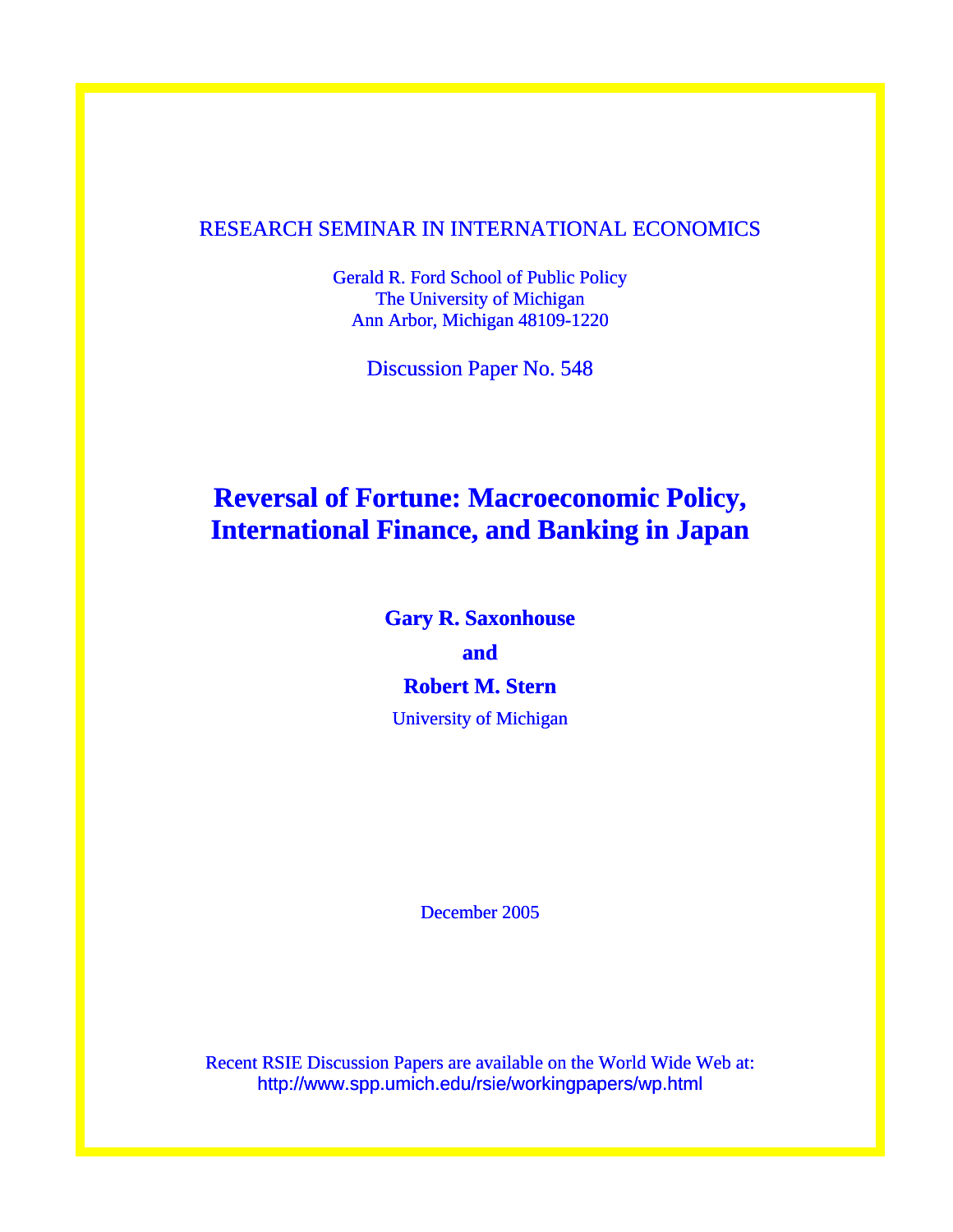EDITORIAL

Gary R. Saxonhouse . Robert M. Stern

# Reversal of fortune: Macroeconomic policy, International Finance, and Banking in Japan 6

© Springer-Verlag 2005

Abstract This paper provides an introduction and overview for this Symposium. 10

#### **1 Introduction** 11

Verlag 2005<br>
This paper provides an introduction and overview for this Symp<br> **Coron complementary** and the paper provides an introduction<br>
past 50 years no major, industrialized, high-income country has s<br>
arkable reversal During the past 50 years no major, industrialized, high-income country has suffered 12 a more remarkable reversal of economic fortune than has Japan since 1989. Japan ' s 13 potential per capita real rate of GDP growth which was viewed as 4% during the 14 1980s is now seen as a little better than  $1-1/2\%$  (OECD 2005). The Bank of Japan 15 once seen as sure footed model for central banks for having insulated Japan from 16 economic impact of the 1979 Iranian Revolution and the 1987 equity markets 17 meltdown is now viewed as clumsy (Ito 1992; Ahearne et al. 2002). In the most 18 stunning reversal of perception of all, Japan 's banks once viewed as skilled 19 practitioners of relationship banking are widely viewed today as artifacts of by- 20 gone era of protective regulation. Their future as financial intermediaries in the 21 Japan of tomorrow remains suspect. 22

The papers in this Symposium seek to shed new light on this reversal of 23 Japan 's economic fortunes even as they also make new proposals to speed 24  $\text{Japan's recovery.}$ <sup>1</sup> 25

University of Michigan, Ann Arbor, USA

1  $\mathfrak{D}$ 

3

5

4

9

G. R. Saxonhouse ( $\boxtimes$ ) · R. M. Stern

<sup>1</sup> These papers were originally presented at a pre-conference meeting in Tokyo in May 2004 and in a conference at the University of Michigan in October 2004. The program of research was sponsored jointly by the University of Michigan and the Hitotsubashi University. Funding was provided by the Japan Foundation, Center for Global Partnership, the Economic and Social Research Institute, Cabinet Office, Japan, the Center for Japanese Studies of the University of Michigan, and the 21st Century COE Program, Research Unit for Statistical Analysis in the Social Sciences, Hitotsubashi University.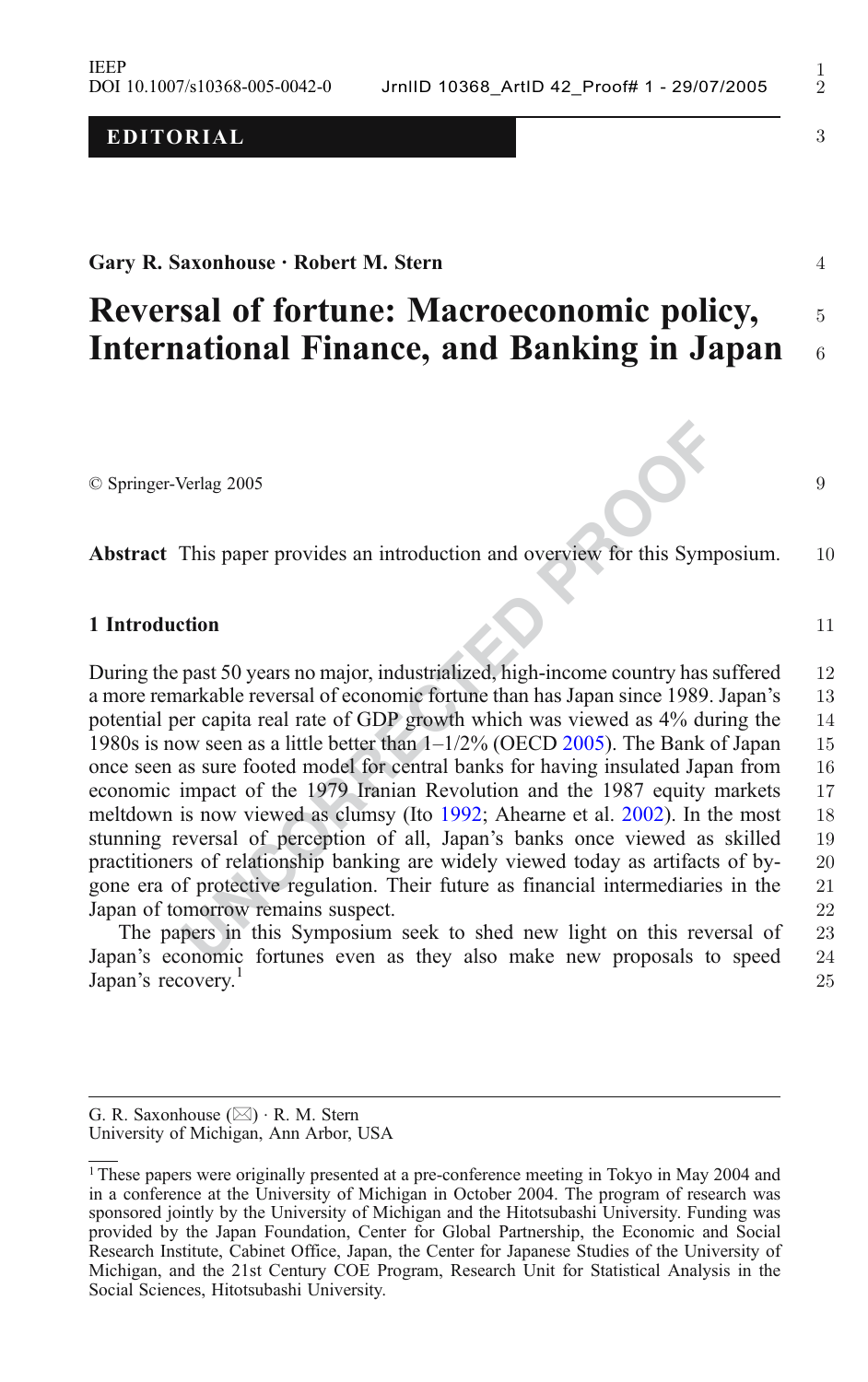#### 2 Macroeconomic policy 26

# 2.1 The disconnect between professional economists and policy-making in Japan 27

In their paper, "The Role of Preconceived Ideas in Macroeconomic Policy: Japan ' s 28 Experience in Two deflationary Periods, " Koichi Hamada and Asahi Noguchi take 29 pains to point out that the past 15 years is not the only time in the past 100 years that 30 Japan has suffered severe peace-time economic difficulty. The years immediately 31 after the First World War and the 1920s were also difficult times for Japan. Hamada 32 and Noguchi see a link between the two periods. In both periods policy makers and 33 the public had a basic misunderstanding of the source of the problems facing the 34 Japanese economy and the steps needed to promote Japan 's recovery. Sadly, in 35 each case, many professional economists correctly diagnosed Japan 's situation, but 36 were unable to influence the policy process.  $37$ 

In the 1920s, Japan 's policy makers, Japan 's newspapers, the Japanese public, 38 and even Japan 's academic economists believed that a return to the gold standard at 39 the pre-World War I parity would restore strength to the economy. Only private 40 sector economists, such as Kamekichi Takahashi and Tanzan Ishibashi, fully 41 appreciated the costs Japan might face if it attempted the deflation of prices and 42 wages that required for a return to the pre-war regime. It was only after Japan 43 experienced much of these costs that policy makers were willing to change course. 44

many professional economists correctly diagnosed Japan's situatie to influence the policy process.<br>920s, Japan's policy makers, Japan's newspapers, the Japanese<br>920s, Japan's policy makers, Japan's newspapers, the Japanese According to Hamada and Noguchi, the roles policy makers, newspapers and 45 professional economists have played in the most recent policy debate on deflation 46 is very similar to what occurred 80 years ago. Once again, policy makers, 47 newspapers and the public for many years were very tolerant of deflation. Deflation 48 was seen as a necessary by-product of structural adjustment. For many, the more 49 deflation, the more evidence that progress was being made on the road to economic 50 recovery. Once again, economists, this time among them many academic econ- 51 omists, stood apart from this consensus. Viewing deflation as a monetary phe- 52 nomenon, they called on the Bank of Japan to adopt a highly expansionary 53 monetary policy so that Japan's economic recovery might commence. As in 1920s, 54 in Hamada 's and Noguchi 's view it was only after Japan had experienced a long 55 period of unnecessary stagnation that both the policy makers and the public 56 changed their outlook and expansionary monetary policy commenced. 57

Hamada and Noguchi are at pains to emphasize that it was not self-interest that 58 caused policy makers and the press to champion diagnoses and policies that they 59 later learned were wrong. Rather, economists had difficulty in mobilizing support 60 for steps that ultimately proved to be entirely correct. It is possible that changes in 61 the government's economic policy-making institutions (the creation of the Council 62 of Economic and Financial Policy in the Cabinet Office in 2001) that make it easier 63 for academic economists to participate in the critical discussions that shape policy 64 may make this less a problem in the future. 65

2.2 Price expectations and monetary policy 66

Changing price expectations are one channel through which an expansionary 67 monetary policy promoted by the Bank of Japan can fight deflation. Despite its 68 potential importance, however, there has been relatively little research in Japan on 69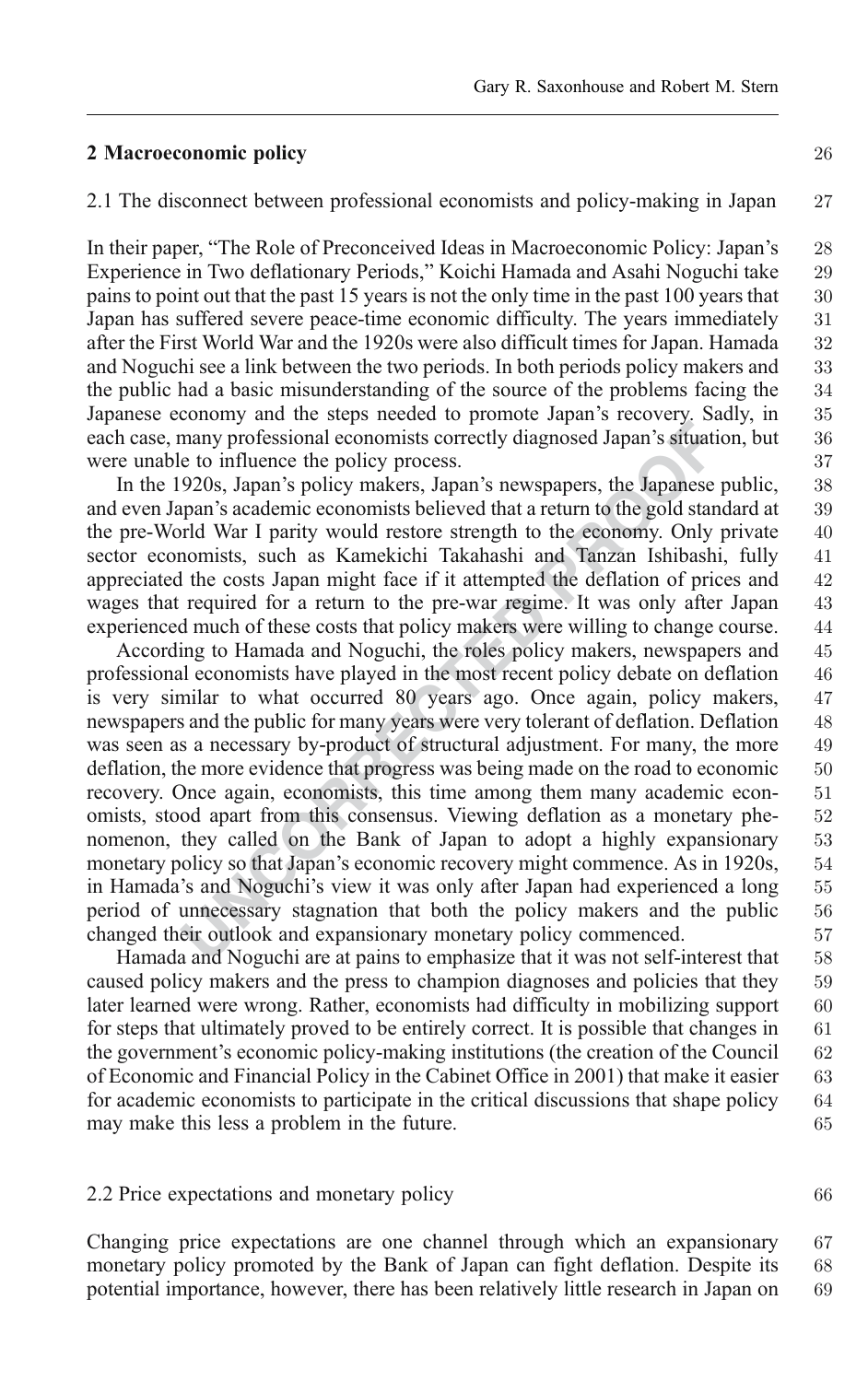the determinants of price expectations. Hori and Shimizutani in their paper, "Price 70 Expectations of Japanese Household: Evidence from Original Survey Data " take 71 advantage of an original household-level data set to examine the factors that affect 72 price expectations, and explore how changes in price expectations can affect 73 household consumption. Their study confirms that deflationary expectations dis- 74 courage household consumption. At the same time, it seems clear that the Bank of 75 Japan 's repeated announcements of an easing of monetary policy did little to 76 change household price expectations. Only 5% to 10% of the households in the 77 Kokumin Seikatsu Monitor data set revised upwards their price expectations in 78 response. This certainly suggests that the expansionary Japanese monetary policy 79 advocated by Hamada and Noguchi labors under special handicaps. 80

#### 2.3 A role for fiscal policy? 81

for fiscal policy?<br>
Ad Noguchi stress that there is a consensus among Japanese ecor<br>
ary policy is the key to Japanese recovery. While, as will be seen<br>
y exceptions to this view in Japan, in the United States quite a nue<br> Hamada and Noguchi stress that there is a consensus among Japanese economists 82 that monetary policy is the key to Japanese recovery. While, as will be seen, there 83 are certainly exceptions to this view in Japan, in the United States quite a number of 84 influential economists have taken the position that expansionary fiscal policy also 85 has a role to play (Kuttner and Posen 2001; Hubbard 2002; Borda and Weinstein 86 [2004\)](#page-10-0). Ihori and Nakamoto in "Japan 's Fiscal Policy and Fiscal Reconstruction 87 take exception to this view. Extending their earlier VAR analysis with more recent 88 data, they find no evidence that an increase in public investment or a tax cut has 89 much of expansionary impact.<sup>2</sup> Indeed, in the 1990s some crowding out of a  $\qquad$  90 private investment is observed. In addition, there seems to be some evidence, given 91 Japan 's massive deficit and large outstanding public debt, that fiscal tightening, 92 rather than undermining aggregate demand, led to an increase in consumption, 93 though the magnitude is small.  $\qquad \qquad$  94

While Ihori and Nakazato reject any role for expansionary fiscal policy, unlike 95 Hamada and Noguchi, they do see deregulation and structural adjustment, and with 96 it decline in prices in particular goods and services, as capable of promoting 97 Japanese recovery. Indeed, they find deregulation capable of having a substantial 98 greater macroeconomic impact than fiscal policy. 99

#### 2.4 Gesell Taxes and Eisler Taxes 100

An expansionary monetary policy may be necessary to promote the Japanese 101 recovery, but it is possible such policies may not be sufficient. In the presence of 102 deflation, the inability to push nominal interest rates below zero may leave real 103 interest rates too high at this stage of Japan's business cycle to call forth the rate of 104 investment required to assure a return Japan to full employment. Mitsuhiro Fukao 105 in "The Effects of 'Gesell ' (Currency) Taxes in Promoting Japan 's Economy 106 proposes a number of measures to cope with this problem. In particular, he argues 107 that the Bank of Japan should raise its price level target from zero to 1.4% per 108 annum as measured by the core consumer price index with a margin of error of plus 109

<sup>&</sup>lt;sup>2</sup> See Saxonhouse and Stern [\(2003](#page-10-0)) for a comparison of Kuttner and Posen (2000) with Ihori et al. ([2003\)](#page-10-0).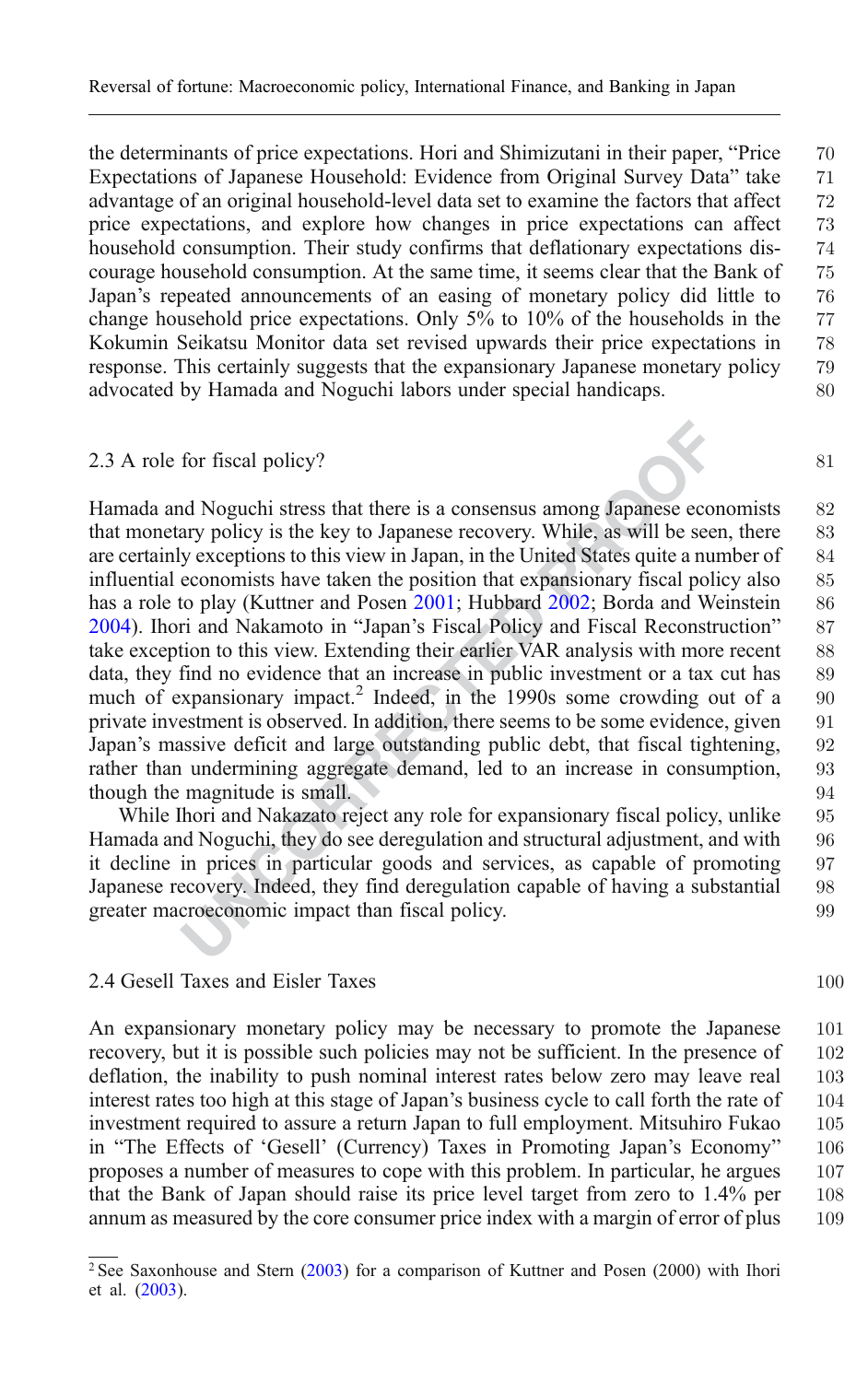or minus 1% over a three-year horizon. To achieve this end, the Bank of Japan 110 should buy large amount of market-indexed ETFs (Exchange Traded Funds) and 111 market-indexed REITs (Real Estate Investment Trusts). If this measure is not ef- 112 fective, the government should break the nominal interest rate floor by levying a 113 tax on all government guaranteed financial assets. 114

Willem Buiter provides a somewhat different view in "Overcoming the Zero 115 Bound on Nominal Interest Rate: Gesell 's Currency Carry Tax vs. Eisler 's Parallel 116 Virtual Currency. " He notes that despite the zero lower bound on the short-term rate 117 in Japan having become a binding constraint, conventional monetary policy in the 118 form of generalized open-market purchases of government securities of all 119 maturities has not been pushed to the limit where all outstanding government debt 120 and all current and future government deficits are or are confidently expected to be 121 monetized. As long as the risk-free nominal interest on financial instruments of any 122 maturity remains positive, a currency tax, in Buiter 's view is unwarranted. 123

Unlike Buiter, Fukao does not think that the massive open-market purchases of 124 long-term bonds is feasible. If the Bank of Japan holds a massive amount of long- 125 term JGBs when long-time interest rates rise it will experience a very large capital 126 loss. At the very time it is experiencing this loss, it will also be necessary for it to 127 raise short-term interest rates by mopping up excess liquidity. Fukao believes that 128 before it will be able to accomplish this completely the Bank of Japan will run out 129 of assets to sell. If it is to continue with its open-market operation it will be forced 130 to issue interest-bearing promissory notes. According to Fukao, this will result in 131 the Bank of Japan being forced to turn to the government for a subsidy. 132

As long as the risk-free nominal interest on financial instruments<br>mains positive, a currency tax, in Buiter's view is unwarranted.<br>Buiter, Fukao does not think that the massive open-market purch<br>onds is feasible. If the B In contrast, not only does Buiter feel charging negative interest on money is 133 unnecessary, he worries that it will be administratively difficult. The original 134 proposal made by Silvio Gesell that currency be stamped to indicate that it is 135 current on interest rates is feasible, but Buiter feels it will be costly and intrusive, 136 and, therefore, should only be used as a last resort. Buiter notes that a proposal 137 made by Robert Eisler in 1932 overcomes the problems of both cost and in- 138 trusiveness by unbundling the medium of exchange/means of payments function 139 from the numeraire function of money through the creation of a parallel, virtual 140 money. By controlling the exchange rate between the means of payment and the 141 numeraire, specifically by appreciating the value of the currency in terms of the 142 numeraire, monetary authorities such as the Bank of Japan, can achieve a negative 143 interest rate on the numeraire even though the interest rate on currency remains 144 constrained by the lower bound. 145

Eisler 's proposal raises the fundamental issue about who chooses or what 146 determines the numeraire used in private wage and price contracts. According to 147 Buiter, Eisler 's implicit assumption that monetary authorities can credibly deter- 148 mine the numeraire used in private wage and price contracts is shaky both a priori 149 and empirically. What might otherwise be a neat solution to a difficult problem 150 remains suspect. 151

2.5 Supply shocks and Japanese deflation 152

As noted, Hamada and Noguchi, in their paper for this Symposium, dismiss the role 153 of positive supply shocks as a cause of Japan 's deflation. Indeed, they attribute the 154 long delay in Japan's recovery to the mistaken view that Japan's deflation reflects 155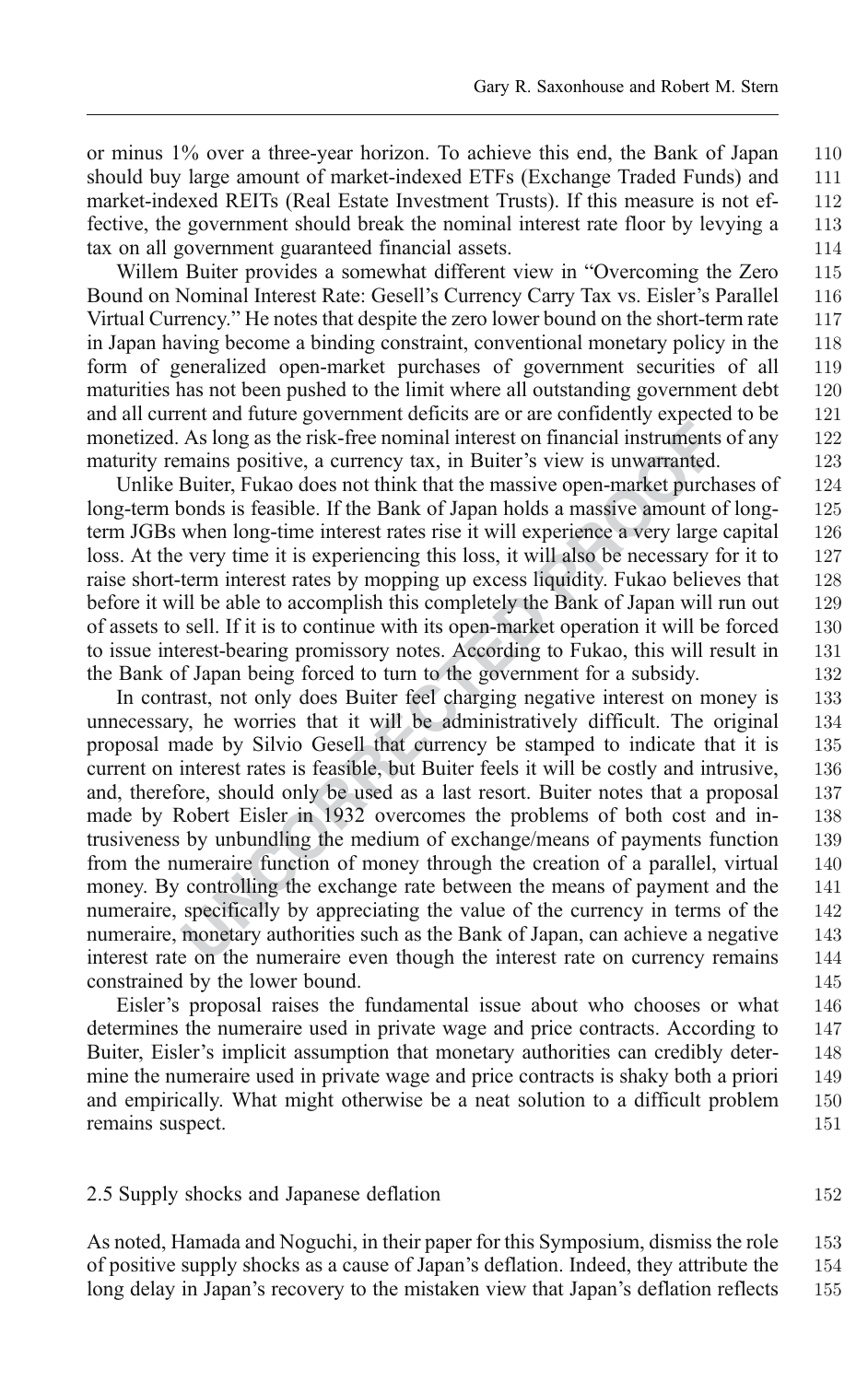an acceleration of technological progress. In his contribution to this Symposium, 156 "Good Deflation/Bad Deflation and Japanese Economic Recovery," Saxonhouse, 157 following Bordo et al. [\(2004\)](#page-10-0), notes that, whatever the current situation in Japan, 158 economic history certainly suggests that technological progress can go hand in 159 hand with general deflation. Conducting a VAR analysis using very detailed in-<br>160 formation about the components of Japan 's consumer price index, Saxonhouse 161 finds that short-run shocks to Japan 's relative price structure persist in the long run. 162 Given this finding, he concludes that such shocks are real in origin and reflect 163 technological change. As no effort has yet been completed to show the full extent to 164 which technological change is driving short-run relative price change in Japan 165 compared with other factors, and the full extent to which relative price changes are 166 driving aggregate price change compared with other factors, the policy impli- 167 cations of Saxonhouse 's findings are unclear. Nevertheless, they may provide some 168 support for Ihori's and Nakamoto's view on the relationship between deregulation 169 and macroeconomic improvement. What is clear, however, is that it is a mistake to 170 dismiss out of hand the possibility that technological shocks are playing an im- 171 portant role among other forces in Japan's current deflation. 172

# 3 Macroeconomic policy and the exchange rate 173

## 3.1 Intervention policy and exchange rate changes 174

Baxonhouse's findings are unclear. Nevertheless, they may provid<br>
Ihori's and Nakamoto's view on the relationship between derege<br>
economic improvement. What is clear, however, is that it is a mis<br>
t of hand the possibility In the debate over whether non-standard monetary policies, such as those discussed 175 by Mitsuhiro Fukao and Buiter are needed, it is sometimes forgotten that 176 unsterilized exchange rate intervention remains a monetary tool that can be used to 177 stimulate the Japanese economy (Svensson 2001 , 2003). Takatoshi Ito 's paper, 178 "Interventions and Japanese Economic Recovery " and Rasmus Fatum 's and 179 Michael Hutchison 's paper, "Foreign Exchange Rate Intervention and Monetary 180 Policy in Japan, 2003–04," both examine the rationale behind the massive increase 181 in foreign exchange market intervention in 2003 –2004 and evaluate its effective- 182 ness in promoting an external value of the yen and a change in the money supply 183 that supported Japanese economic recovery. Using different approaches, both 184 papers document the dramatic change in intervention that commenced in Japan in 185 January 2003 and continued until March 2003. During these 14 months 3.5 trillion 186 yen (7% of GDP) in interventions were conducted. Unlike interventions conducted 187 in the preceding six years when Eisuke Sakakibara and Haruhiko Kuroda were 188 Vice Ministers for International Finance at the Ministry of Finance, these in- 189 terventions were both frequent and unannounced. While agreeing on the outline of 190 the changes in policy, Ito and Fatum-Hutchinson disagree to as to whether in- 191 tervention policy was effective in preventing the yen appreciation that a fragile 192 Japanese economy battling deflation could ill afford. Ito estimates a reaction 193 function explaining Japanese intervention. He finds that the unannounced in- 194 terventions in 2003 –2004 might have been larger because they were not as 195 effective yen-for-yen as the announced intervention during the Sakakibara-Kuroda 196 period. Nevertheless, by selling 3.5 trillion yen Ito finds that the Japanese 197 authorities achieved a yen –dollar range from 105 to 115 in Spring –Summer 2004, 198 instead of the range 90 to 100 that he feels would otherwise have prevailed. In other 199 words, Ito finds that a 13.3% depreciation was achieved by "leaning against" the 200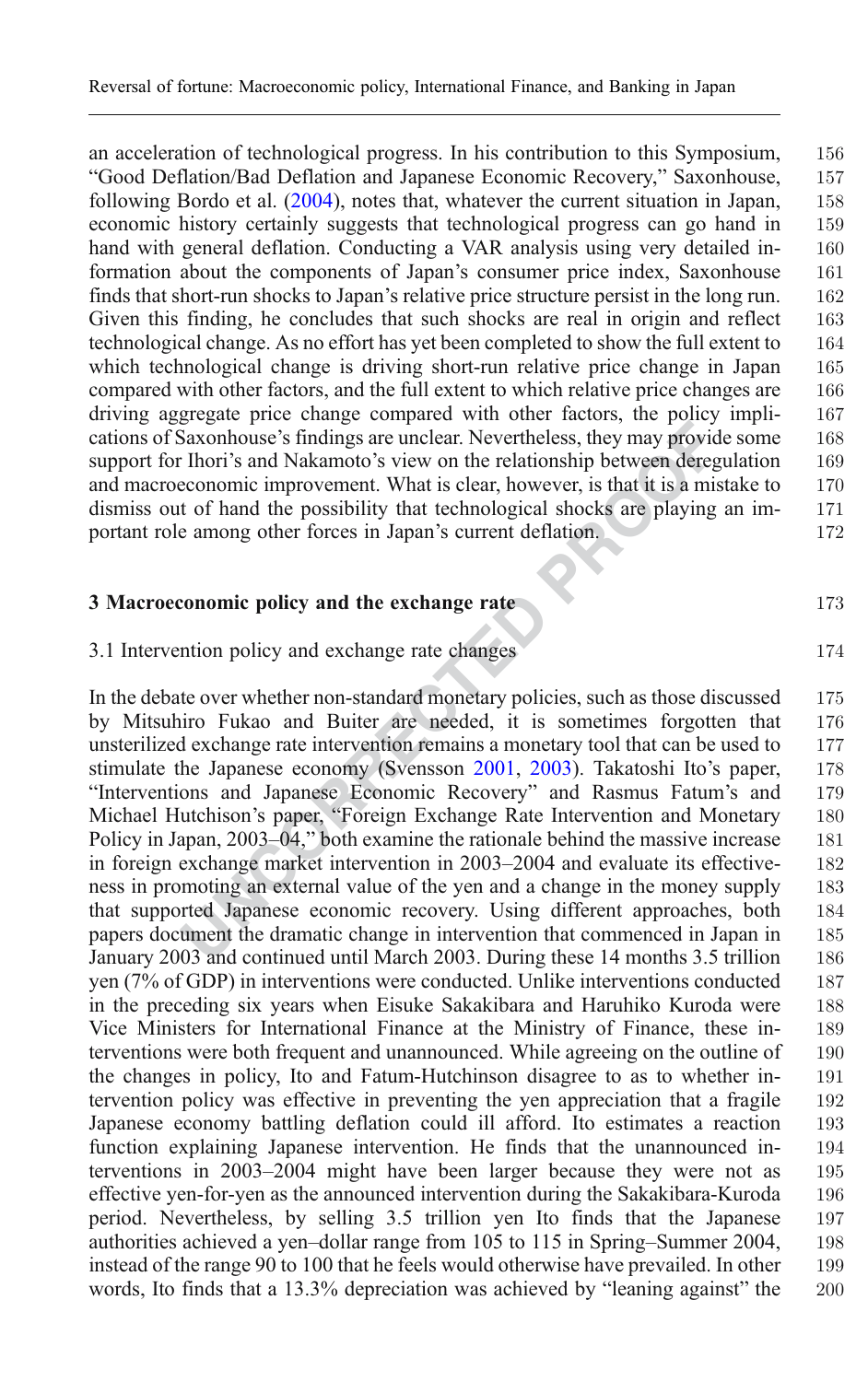market when the yen was appreciating, and "leaning in" the market when the yen 201 was depreciating. 202

While agreeing with Ito that intervention was effective during the Sakakibara- 203 Kuroda period, Fatum and Hutchison find the massive interventions of 2003 in- 204 effective and the massive interventions of early 2004 actually pushing the yen in 205 the wrong direction. Fatum and Hutchison suggest that other studies of exchange 206 rate intervention by Japanese monetary authorities have found different results 207 possibly because they are contaminated by sample selection bias. Intervention 208 typically occurs during periods of abnormal exchange rate movements and not 209 when normal exchange rate market conditions prevail. To get around this problem 210 they match-up cases where economic circumstances were in every regard the same 211 except that in one case intervention occurred and in the other it did not. It is from an 212 analysis of these cases that Fatum and Hutchison draw their conclusions about the 213 effectiveness of intervention policy. 214

these cases that Fatum and Hutchison draw their conclusions absome show the model of the transmood with the Saka (trivention over the 2003–2004 period compared with the Saka (trivention over the 2003–2004 period compared w Fatum and Hutchison also explore the hypothesis that the reduced effectiveness 215 of the intervention over the 2003 –2004 period compared with the Sakakibara- 216 Kuroda period is related to the degree of sterilization. Did increased sterilization 217 mean a decline in the effectiveness of intervention? Interventions carried out by the 218 Bank of Japan on behalf of the Ministry of Finance are automatically sterilized 219 since the Ministry of Finance must first raise the necessary funds for foreign 220 exchange purchases by selling yen-denominated bills in the domestic market. The 221 real question is what action, if any, does the Bank of Japan take to unsterilize the 222 intervention? Fatum and Hutchison find that the Bank of Japan has not allowed 223 Ministry of Finance interventions to influence the day-to-day conduct of monetary 224 policy. In addition, they find no evidence that the Bank of Japan responded to 225 intervention action by the Ministry of Finance in 2003 –2004 by increasing base 226 money at a rate faster than it might otherwise have done. Indeed, cumulative 227 foreign currency purchases by the Ministry of Finance were more than twice as 228 large as the increases in base money engineered by the Bank of Japan. The Bank of 229 Japan on its own was attempting to stimulate the economy in 2003 –2004 through 230 rapid base-money growth, but this does not seem to have been influenced by the 231 exchange rate intervention policy of the Ministry of Finance. Much of this 232 intervention remained sterilized, in Fatum 's and Hutchinson 's view, perhaps 233 accounting for its lack of effectiveness. 234

#### 3.2 Exchange rate change and economic performance 235

Unlike Ito, Ronald McKinnon rejects the use of exchange rate change as a tool for 236 economic adjustment. In "Exchange Rate or Wage Changes in International 237 Adjustment? Japan and China versus the United States, " he notes American-spon- 238 sored exchange rate adjustment has wreaked havoc with the Japanese economy in 239 the past, and will do so again in China and Japan today if they succumb today to US 240 pressure. McKinnon believes US government officials are mistaken if they believe 241 exchange rate adjustment will significantly alter international economic imbal- 242 ances. A yen or renminbi appreciation will raise the price of Japanese or Chinese 243 goods and services relative to foreign goods and services, discouraging their pur- 244 chases, but the appreciation also has a deflationary impact because of the loss in 245 value of the dollar assets each of these countries hold. As a result, the net impact of 246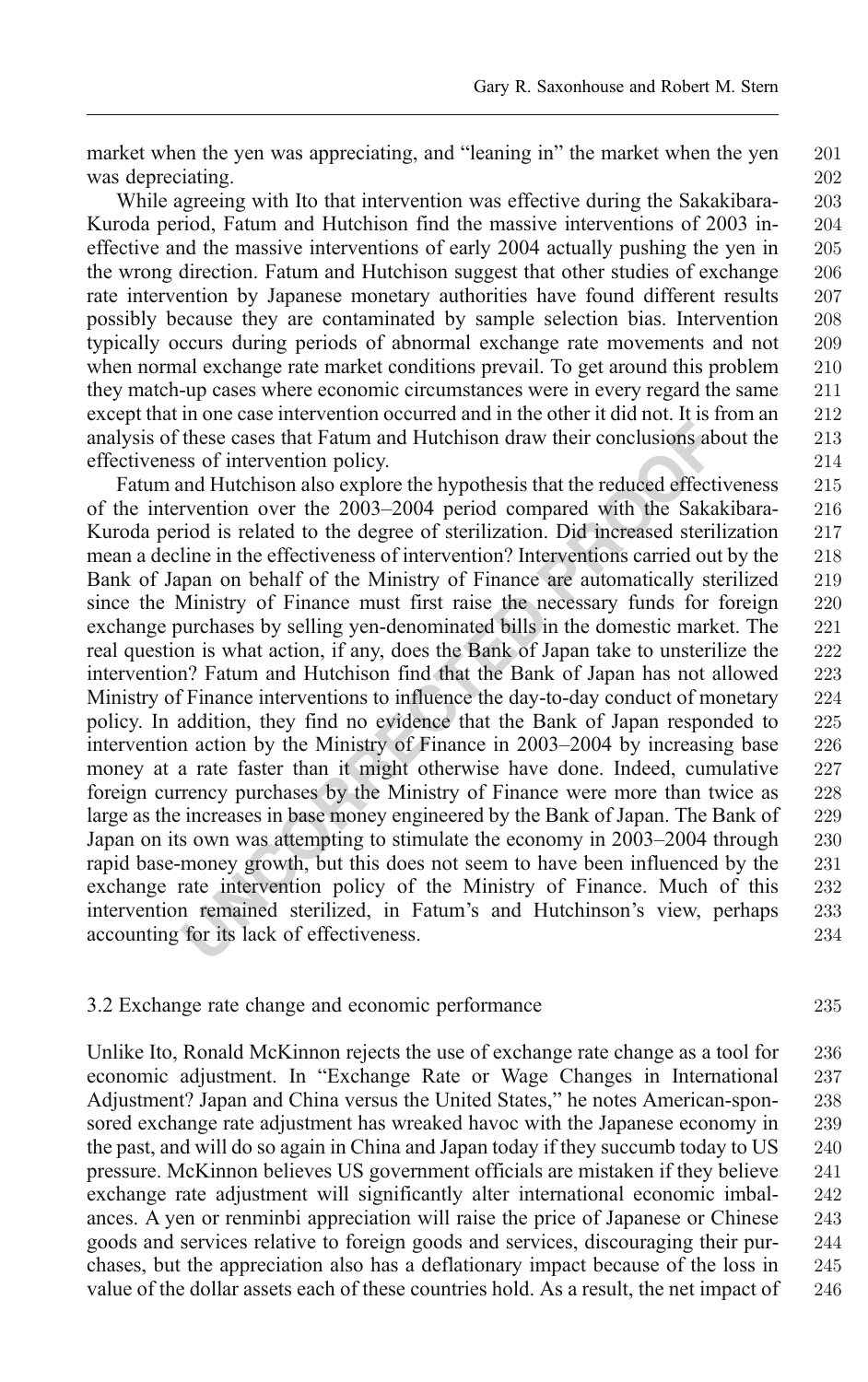an appreciation is indeterminant. In McKinnon 's view the history of US –Japanese 247 economic relations over the past 30 years makes very clear that yen appreciation 248 did not have any lasting impact on the structural surplus in Japan 's international 249 accounts. At the same time, this appreciation imposed a deflationary bias on 250 monetary policy ultimately pushing Japan into a liquidity trap from which it has yet 251 to emerge. New demands emanating from the United States that Japan further 252 appreciate the yen even while it is continuing to experience deflation make little 253 sense to McKinnon. Moreover, he fears that intense US pressure now to break of 254 the peg between the renminbi and the dollar will push China down the same 255 unhappy path that Japan has gone. 256

In preference to using exchange rate changes to mitigate international economic 257 imbalances, McKinnon believes that not only the renminbi but all currencies in 258 East Asia, including the yen, should be pegged to the dollar. If each country ' 259 monetary policy permits nominal wage growth to reflect increases in productivity, 260 international adjustment will take care of itself far more readily than is the case 261 under today's ad hoc regime. 262

# 3.3 Monetary regimes and stabilization policy 263

including the yen, should be pegged to the dollar. If each coolicy permits nominal wage growth to reflect increases in productional adjustment will take care of itself far more readily than is the y's ad hoc regime.<br>
Any r While McKinnon argues for the superiority of the dollar peg system on medium 264 and long-term grounds, the model constructed by Koichi Kamada and Izumi 265 Takagawa in their paper, "Deepening Interdependence in the Asian-Pacific Region: 266 An Empirical Study Using a Macro-Econometric Model" is able to test a dollar peg 267 system versus other regimes over shorter-time horizons. Insofar as coping with 268 economic crises are concerned, Kamada and Takagawa find that a currency-basket 269 regime is clearly superior to both dollar-peg system advocated by McKinnon as 270 well as the current ad hoc regime. This is true for China and Japan, as well as for 271 most other countries in East Asia. At least on short-run stabilization policy 272 grounds, a regime where all countries peg their currencies to the dollar is worse for 273 many countries in East Asia, not only compared to a regime where all countries peg 274 to a currency basket, but also to the present regime. 275

#### 4 Banking, structural adjustment and Japanese economic performance 276

4.1 Government policy and the banking system 277

Even if the Bank of Japan had pursued a highly expansionary money policy in the 278 mid and late 1990s it is by no means that a recovery of the Japanese economy 279 would have ensued. By that time the balance sheets of Japanese banks had de- 280 teriorated to such an extent that the conventional monetary transmission system 281 had broken down (Bernanke [2000](#page-10-0)). If banks will not lend simply increasing a 282 supply of base money will do little to stimulate the economy. In his paper, "Reform 283 of the Japanese Banking System, " Kawai investigates how Japanese banks ceased 284 to be effective financial intermediaries and the role that government policy has 285 played in the banking sector 's distress and slow recovery. 286

The asset-price bubble in the late 1980s and its subsequent collapse were 287 largely responsible for the emergence of non-performing loans (NPLs) and the 288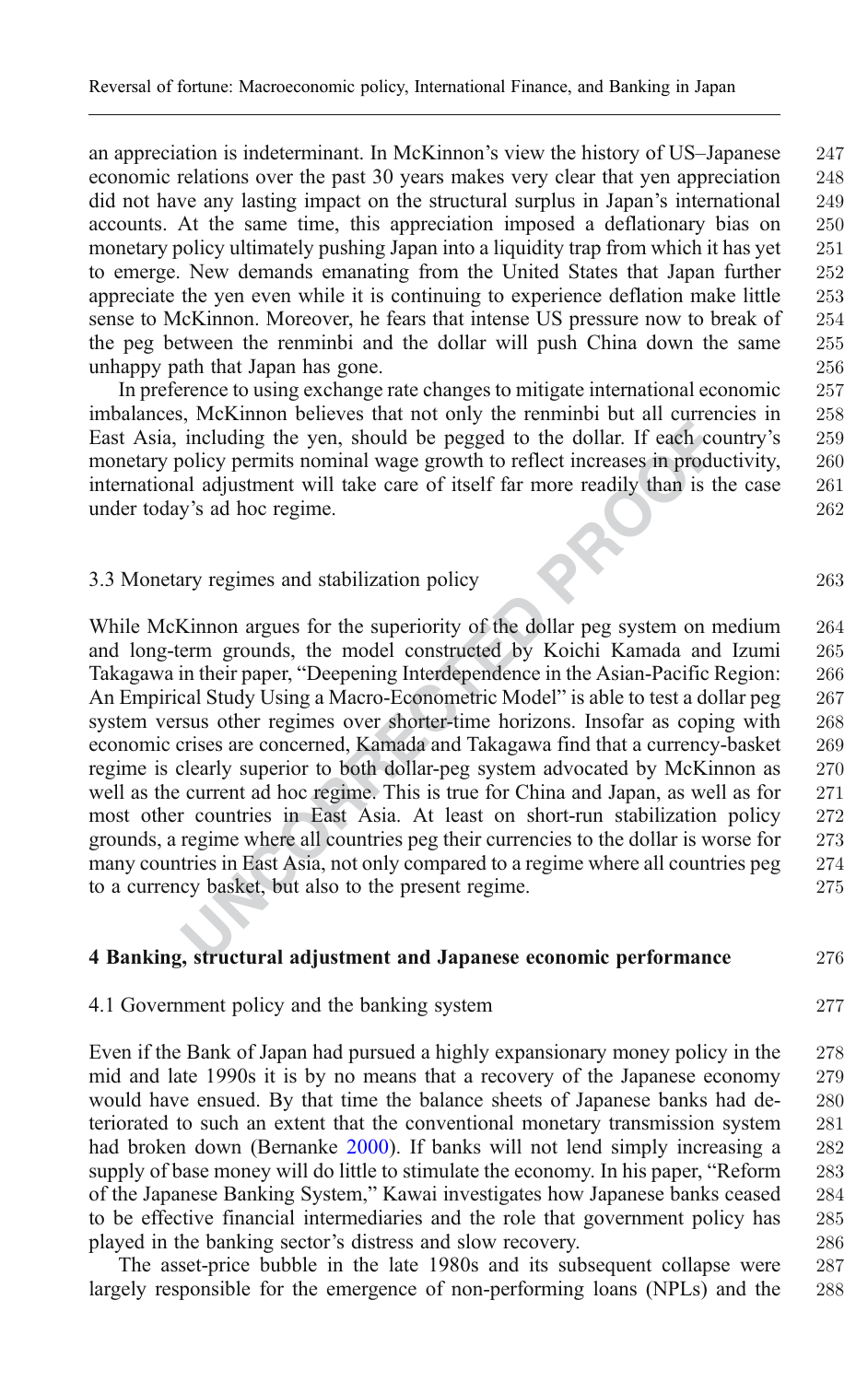banking sector problem. Nevertheless, the situation was exacerbated, Kawai 289 argues, by the absence of a tradition of assessing and pricing the risks in lending to 290 particular borrowers. This was an important factor in the over-extension of col- 291 lateral-based but risky loans. And the entire problem was made even worse by the 292 banks operating within a very weak prudential and supervisory framework. 293

Kawai finds that the absence of a comprehensive strategy addressing the 294 banking sector problem when it first emerged was clearly a mistake that allowed a 295 systemic banking crisis to emerge in 1997 –1998 to be followed by a large output 296 loss during 1998 –2002. Japan 's financial authorities underestimated the nature and 297 seriousness of the problem, had unwarranted expectations of renewed growth that 298 they hoped would restore asset values and bank balance sheets, and continued 299 fiscal expansion to support aggregate demand that allowed insolvent banks to 300 survive thereby delaying resolution of the problem. 301

The 1997 –1998 crisis did prompt the government to take more aggressive and 302 decisive measures. Kawai notes that there has been some progress on banking 303 sector restructuring through the closing or temporary nationalization of non-viable 304 banks, tighter loan classification and loan provisioning, and the acceleration of 305 NPL disposal. The worst may be over, but there remain significant risks con- 306 centrated in regional and smaller banks that are vulnerable to weak local condi- 307 tions, persistent deflation, and increases in the long-term interest rate. 308

### 4.2 What role for Japan's Banks 309

reby delaying resolution of the problem.<br>
T-1998 crisis did prompt the government to take more aggressi<br>
easures. Kawai notes that there has been some progress on b<br>
ucturing through the closing or temporary nationalizatio The regulatory framework that was in place for much of the second half of the last 310 century in Japan put the banking system at the center of resource allocation. Kyoji 311 Fukao, Kiyohiko G. Nishimura, Qing-Yuan Sui and Masayo Tomiyama in their 312 paper "Japanese Bank Monitoring Activities and the Performance of Borrower 313 Firms 1981-1996" attempt to assess empirically the contributions made by 314 Japanese banks. They find that after 1981, following widespread organizational 315 changes, both the resources devoted to and the quality of what bank monitoring 316 was done declined. While there remained a positive association between bank 317 monitoring and firm profitability, this was mostly due to the banks choosing the 318 most profitable loan applicants rather than because banks in any significant way 319 provided advice that enhanced the profitability of their borrowers. It is a measure of 320 the current low esteem in which banks are held that even the result that they are 321 able to successfully screen loan applicants seems surprising and is at variance with 322 the conclusions drawn by Kawai. Even so, if Japanese banks are to play an 323 important role in Japan 's economy in the future they will in all likelihood need to 324 have a monitoring function that does provide value-added to their borrowers.  $325$ 

This last point is underlined by the results in the paper by Alan Ahearne and 326 Naoki Shinada, "Zombie Firms and Economic Stagnation in Japan ". Zombie firms 327 are debt-ridden companies that, despite their dismal performance, continue to re- 328 ceive financial support from borrowers who at some earlier time viewed them as 329 safe, profitable borrowers. Measured productivity growth of these firms has tended 330 to be well below the average for the rest of the economy, or even negative, putting 331 a significant drag on the productivity performance of the Japanese economy as 332 a whole. Worse, Ahearne and Shinada find that in the construction, wholesale, 333 and retailing sectors where there are large concentrations of zombie firms the 334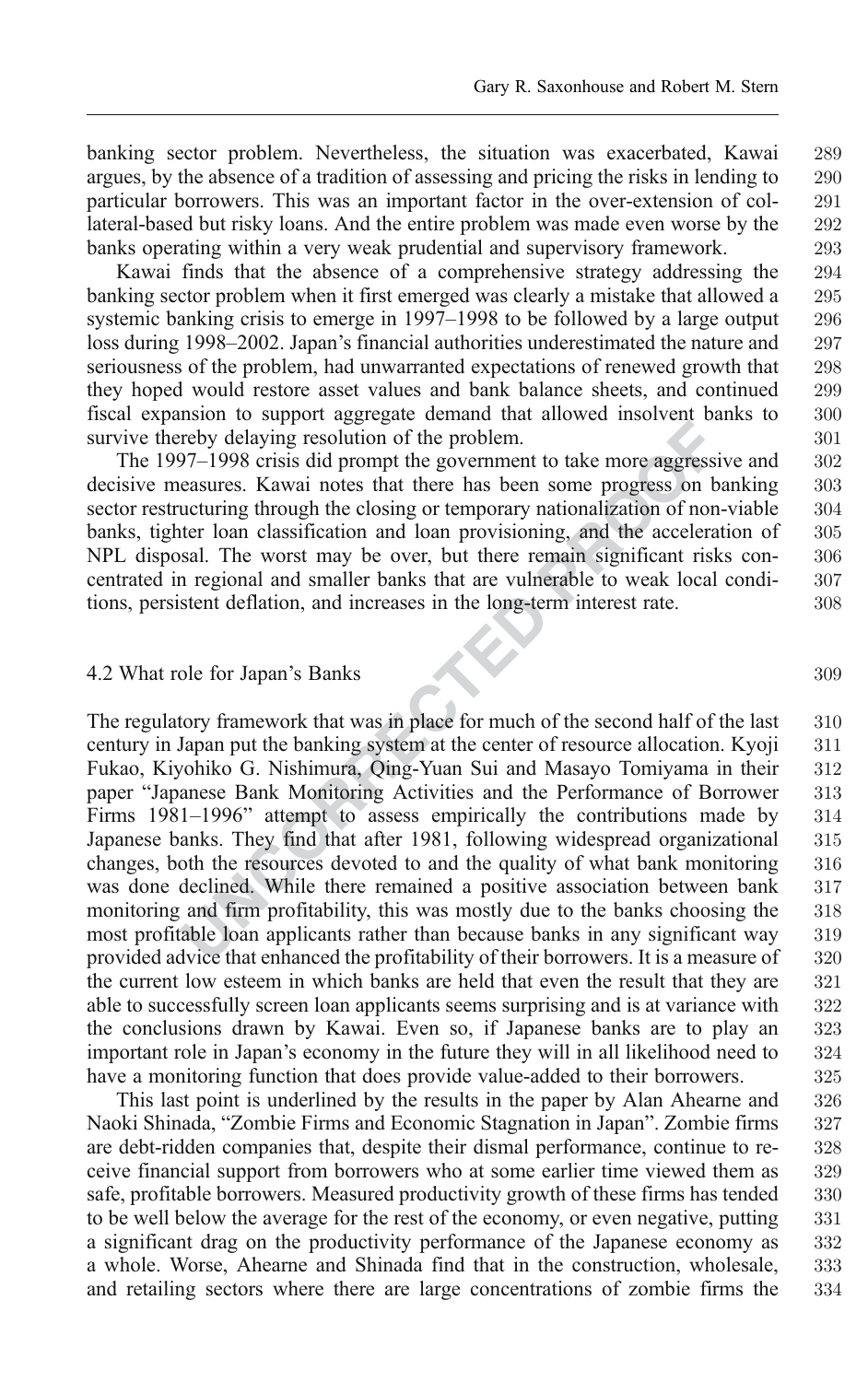reallocation of resources is going perversely from productive to unproductive 335 firms. The continuing support of these zombie firms by Japan 's banks is an 336 important factor in the banking sector 's poor performance. Ahearne and Shinada 337 argue that banks should be provided with incentives to withdraw their support, 338 and force firms to meaningfully restructure or, in some cases, to close. 339

#### 5 Some difficulties posed by recovery 340

Despite the two middle quarters of 2004 experiencing negative growth, Japan is 341 once again in the midst of a fragile recovery as it has been on at least in five other 342 occasions in the past 15 years. This latest recovery is somewhat different from 343 some of those in the recent past because, notwithstanding continuing deflation, it is  $344$ being driven by domestic consumption and non-residential private investment, and 345 not by exports. Even so, Japan 's sustained escape from economic stagnation is 346 fraught with difficulties. As the papers in this Symposium discuss in detail mac- 347 roeconomic policy, international finance, and the banking system, individually and 348 together, pose major problems for the future of Japan 's economy. 349

ose in the recent past because, notwithstanding continuing deflation by domestic consumption and non-residential private investments. Even so, Japan's sustained escape from economic stagnal th difficulties. As the papers i The very large volume of outstanding government debt as a proportion of GDP 350 makes it likely that as the Japanese economy attempts a sustained recovery, long- 351 term interest rates on government debt will rise. The most immediate impact of this 352 rise in interest rates will be on the Japanese banking system 's balance sheet. 353 Japanese banks have returned to profitability and the nominal value of their 354 outstanding NPLs is declining. Nevertheless, there continues to be a contraction in 355 bank lending (OECD 2005). In consequence, Japanese government debt continues 356 to be an important part of the banking sector 's assets. As noted by both Kawai and 357 Mitsuhiro Fukao, a rise in interest rates will impose a significant capital loss on the 358 Japanese banking system. What has been gained after long effort from the writing 359 off of NPLs, the unraveling of cross-holding equity relationships between borrower 360 and lender, and the infusion of government capital may be quickly lost.<sup>3</sup>  $361$ 

The likely rise in long-term interest rates will do more than just pose difficulties 362 for the banking system. Because of the government 's very large outstanding debt, 363 the rise in rates not only reflects, but also reinforces public concern about the 364 sustainability of Japan's fiscal position. At the very time that new government 365 expenditures might be needed to shore up the banking system, however, the im- 366 peratives of public finance require, as Ihori observes, a continuing paring of ex- 367 penditures and a raising of revenues. 368

The likely rise in interest rates will complicate Japan 's recovery on yet a third 369 front. Rising rates in Japan will put still further pressure on the yen to appreciate. If 370 Ito is correct, the Ministry of Finance has the tools to cope with this problem, but 371 McKinnon suggests that in the face of American counter-pressure, the political will 372 to intervene cannot always be counted upon. Fatum 's and Hutchison 's findings, 373 however, imply that even if the political will is there a good outcome is not assured. 374

The difficulties just outlined can be mitigated by continued, credible gov- 375 ernment steps towards fiscal consolidation that aims, as Ihori suggests, at the 376

<sup>3</sup> Saxonhouse and Stern ([2003](#page-10-0)) discuss how the US Treasury and the Board of Governors of the Federal Reserve System dealt with a similar problem in the 1940s and what lessons Japan might learn from this experience.